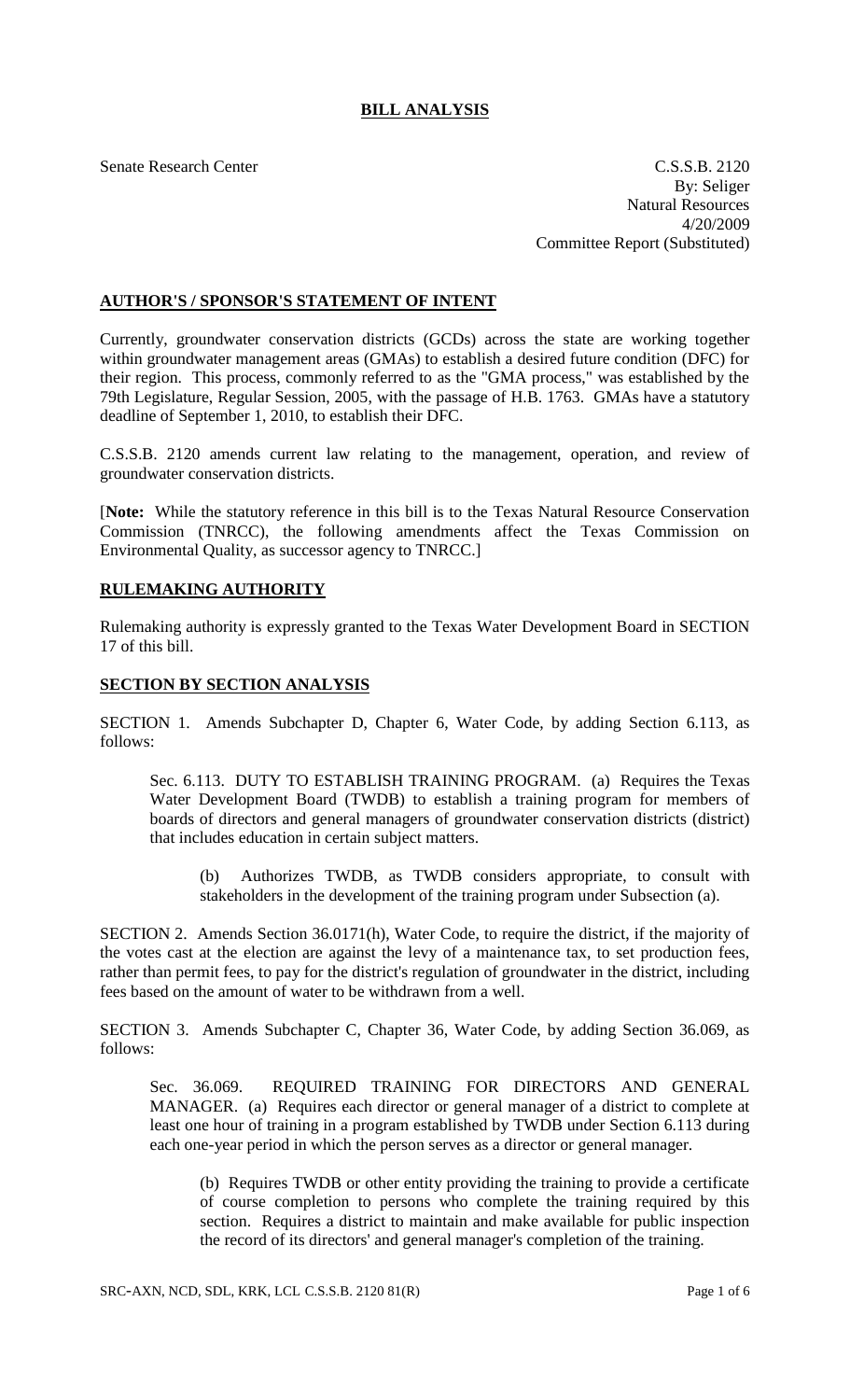(c) Provides that the failure of one or more of the directors or the general manager of a district to complete the training required by this section does not affect the validity of an action taken by the district.

SECTION 4. Amends the heading to Section 36.1071, Water Code, to read as follows:

Sec. 36.1071. DISTRICT MANAGEMENT PLAN.

SECTION 5. Amends Section 36.1071, Water Code, by amending Subsections (a)-(c), (f), and (g), and adding Subsection (f-1), as follows:

(a) Requires the district, following notice and hearing, in coordination with surface water management entities on a regional basis, to develop a management plan, rather than a comprehensive management plan, that addresses certain management goals. Makes a nonsubstantive change.

(b) Requires the district management plan, rather than a district management plan, or any amendments to the district management plan, to be developed using the district's best available data and forwarded to the regional water planning group for use in their planning process. Makes a conforming change. Deletes text relating to the plan being developed by the district.

(c) Requires TNRCC and TWDB to provide technical assistance to a district in the development of the district management plan, rather than management plan, required under Subsection (a) which is authorized to include, if requested by the district, a preliminary review and comment on the plan prior to final approval by TWDB. Requires TCEQ, if such review and comment by TNRCC is requested, to provide comment not later than 30 days from the date the request is received.

(f) Deletes existing text requiring the district to adopt rules necessary to implement the management plan. Prohibits the district, prior to the development of the district's first district management plan and approval of that plan under Section 36.1072, from adopting rules other than rules pertaining to the registration and interim permitting of new and existing wells and rules governing spacing and procedure before the district's board. Prohibits the district from adopting any rules limiting the production of wells, except rules requiring that groundwater produced from a well be put to a nonwasteful, beneficial use. Authorizes the district to accept applications for permits under Section 36.113 (Permits For Wells; Permit Amendments), provided the district does not act on any such application until the district's management plan is approved as provided in Section 36.1072. Makes conforming changes.

(f-1) Requires the district, after a district management plan is approved under Section 36.1072, to adopt or amend rules limiting the production of wells or allocating groundwater as necessary to implement the district management plan. Prohibits the district from adopting rules limiting the production of wells or allocating groundwater or amend the district's rules limiting the production of wells or allocating groundwater if the district fails to adopt a district management plan as required by this section, submit a district management plan to the executive administrator as required by Section 36.1072, and receive approval of the district management plan under Section 36.1072.

(g) Makes conforming changes.

SECTION 6. Amends Section 36.1072, Water Code, as follows:

Sec. 36.1072. New heading: TEXAS WATER DEVELOPMENT BOARD REVIEW AND APPROVAL OF DISTRICT MANAGEMENT PLAN. (a) Defines "development board" as TWDB. Requires a district, not later than three years after the creation of the district or, if the district required confirmation, after the election confirming the district's creation, to submit the district management plan required under Section 36.1071 to the executive administrator for review and approval.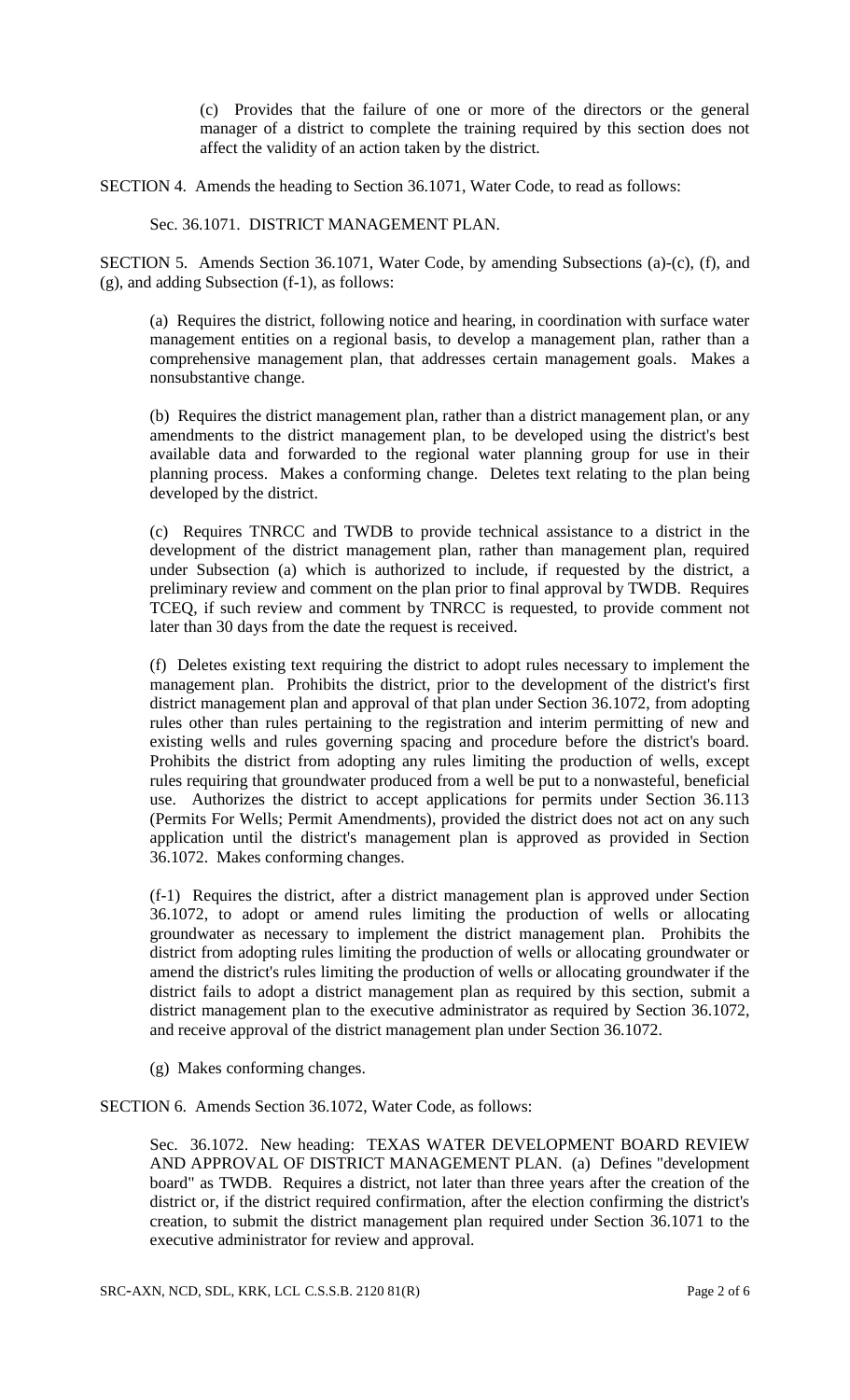(b) Requires the executive administrator, within 60 days of receipt of a district management plan adopted under Section 36.1071, readopted under Subsection (f), rather than (e) or (g), of this section, or amended under Section 36.1073, to approve the district management plan if the plan is administratively complete. Provides that a management plan is administratively complete when it contains the information required to be submitted under Section  $36.1071(a)$  and (e). Authorizes the executive administrator to waive, rather than determine whether conditions justify waiver of, the requirements under Section 36.1071(e)(4) if the executive administrator determines that conditions justify the waiver. Makes conforming and nonsubstantive changes.

(c) Provides that once the executive administrator has granted administrative approval to, rather than approved, a management plan, the executive director may not revoke but may require, revisions to the approved groundwater conservation district management plan as provided by Subsection (g). Authorizes the executive administrator, once the executive administrator has granted administrative approval to a management plan, to request additional information from the district if the information is necessary to clarify, modify, or supplement previously submitted material. Deletes text regarding a request for additional information not rendering the management plan unapproved.

(d) Requires the executive administrator, not later than the 60th day after the date of the administrative approval of a district management plan under Subsection (c), to review the district management plan to determine whether the district management plan is adequate to achieve a desired future condition established under Section 36.108(d) (relating to the requirement that districts consider certain data to establish desired future conditions for the relevant aquifers within the management area) that is applicable to all or part of the district, considering any available information regarding groundwater levels, and request additional information from the district, request that the district make substantive changes to the plan, or approve the plan.

(e) Provides that a district management plan takes effect on approval by the executive administrator or, if appealed, on approval by TWDB.

(f) Redesignates Subsection (e) as Subsection (f). Authorizes the district to review the district management plan annually and requires the district to review and readopt the plan with or without revisions at least once every five years. Provides that approval of the preceding district management plan remains in effect until the district fails to timely readopt a district management plan; the district fails to timely submit the district's readopted management plan to the executive administrator for administrative approval under Subsection (b); or the executive administrator determines that the readopted district management plan does not meet the requirements for approval, and the district has exhausted all appeals to TWDB. Deletes existing text providing that the district has exhausted all appeals to TWDB or appropriate court. Makes nonsubstantive changes.

(g) Redesignates Subsection (f) as Subsection (g). Requires the executive administrator, if the executive administrator does not approve the district management plan, to provide to the district, in writing, the reasons the executive administrator does not approve, rather than the reasons for the action. Authorizes the district, not later than the 180th day after the date a district receives notice that the executive administrator has not approved the district management plan, rather than that its management plan has not been approved, to submit a revised district management plan for review and approval. Authorizes the executive administrator's decision to be appealed to TWDB. Authorizes the district, if TWDB decides not to approve the revised district management plan, rather than approve the management plan on appeal, to request that the conflict be mediated. Makes conforming and nonsubstantive changes.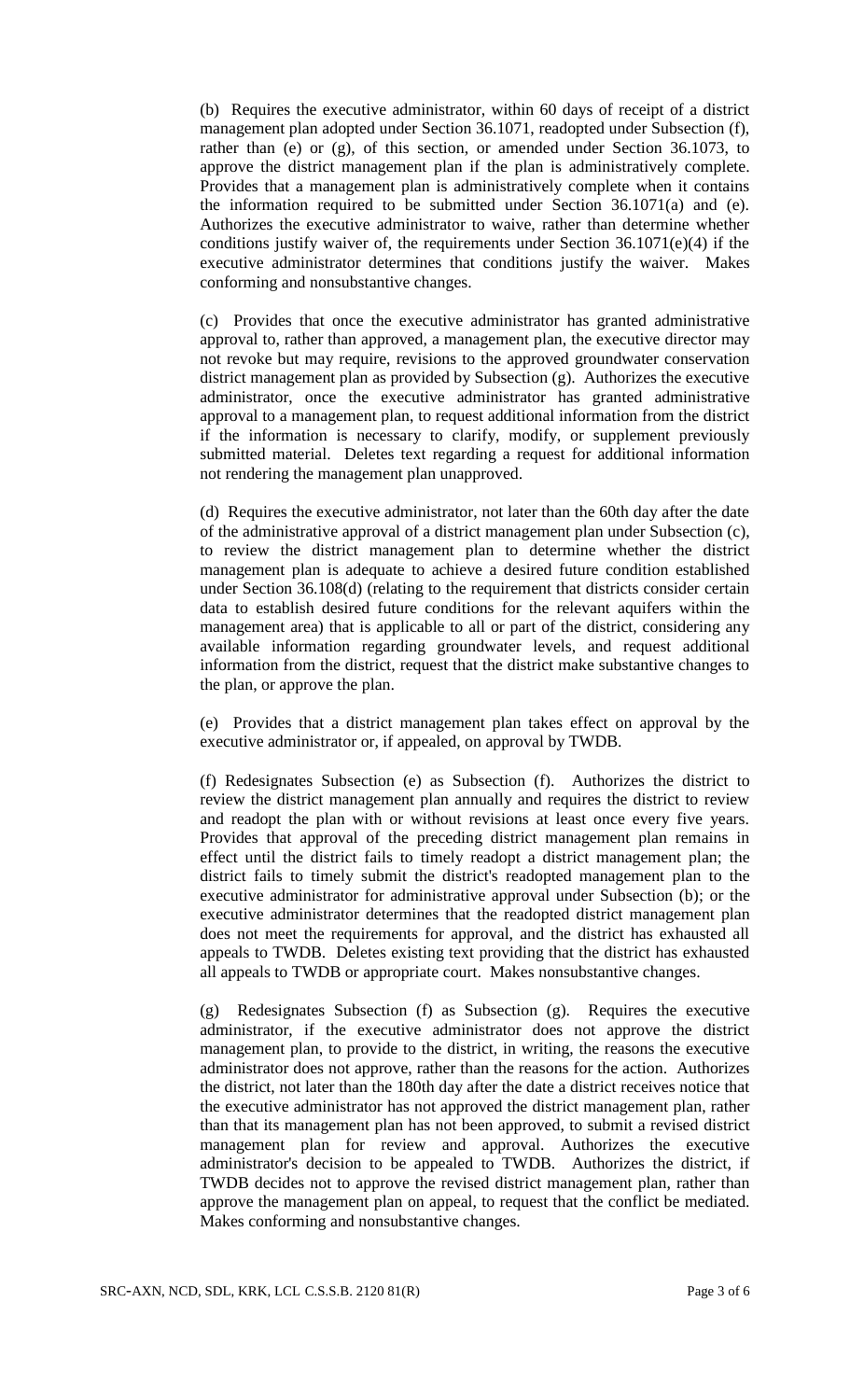(h) Redesignates Subsection (g) as Subsection (h). Deletes existing text defining "development board." Requires the district to consider all public and TWDB comments, prepare, revise, and adopt its district management plan, and submit the revised district management plan to the development board for approval. Makes conforming and nonsubstantive changes.

SECTION 7. Amends Section 36.1073, Water Code, as follows:

Sec. 36.1073. New heading: AMENDMENT TO DISTRICT MANAGEMENT PLAN. Requires that any amendment to a district management plan be submitted to the executive administrator within 60 days following adoption of the amendment by the district's board. Requires the executive administrator to review and approve any amendment that substantially affects the district management plan in accordance with the procedures established under Section 36.1072. Makes nonsubstantive changes.

SECTION 8. Amends Sections 36.108(b), (c), and (n), Water Code, as follows:

(b) Requires each district, if two or more districts are located within the boundaries of the same management area, to forward a copy of the district's district management plan to the other districts in the management area. Deletes existing text requiring each district, if two or more districts are located within the boundaries of the same management area, to prepare a comprehensive management plan as required by Section 36.1071 covering that district's respective territory. Deletes existing text requiring each district, on completion and approval of the plan as required by Section 36.1072, to forward a copy of the new or revised management plan to the other districts in the management area. Makes a conforming change.

(c) Makes conforming changes.

(n) Requires the districts to prepare revised conditions, rather than a revised plan, in accordance with TWDB recommendations and hold, after notice, at least one public hearing at a central location in the groundwater management area (GMA).

SECTION 9. Amends Section 36.1132, Water Code, as follows:

Sec. 36.1132. New heading: DISTRICT PLANS AND RULES TO ACHIEVE DESIRED FUTURE CONDITION; PERMITS BASED ON MANAGED AVAILABLE GROUNDWATER. (a) Requires each district in the management area, not later than the second anniversary of the date that the districts in a management area establish one or more desired future conditions under Section 36.108(d), to review its district management plan and rules and adopt any amendments necessary to ensure that the district will achieve a desired future condition applicable to all or part of the district.

(b) Creates this subsection from existing text. Authorizes a district, for purposes of this subsection, to adjust the amount of managed available groundwater provided to the district under Section 36.108(o) or adjust the amount of groundwater issued under permits to account for exempt uses and known demands for groundwater in the district based on a state or regional water plan.

SECTION 10. Amends Section 36.116(b), Water Code, to authorize the district, in promulgating any rules limiting groundwater production, to preserve historic or existing use before the effective date of the rules to the maximum extent practicable consistent with its district management plan, rather than the district's comprehensive management plan, under Section 36.1071 and as provided by Section 36.113 (Permits For Wells; Permit Amendments).

SECTION 11. Amends Section 36.117, Water Code, by adding Subsection (e-1), to require an operator of a water well exempt under Subsection (b)(2) (relating to the drilling of a water well used solely to supply water for a rig that is actively engaged in drilling or exploration operations for an oil or gas well) or (3) (relating to the drilling of a water well authorized under a permit) to annually report to the district for each exempt well the total amount of groundwater withdrawn during the year.

SRC-AXN, NCD, SDL, KRK, LCL C.S.S.B. 2120 81(R) Page 4 of 6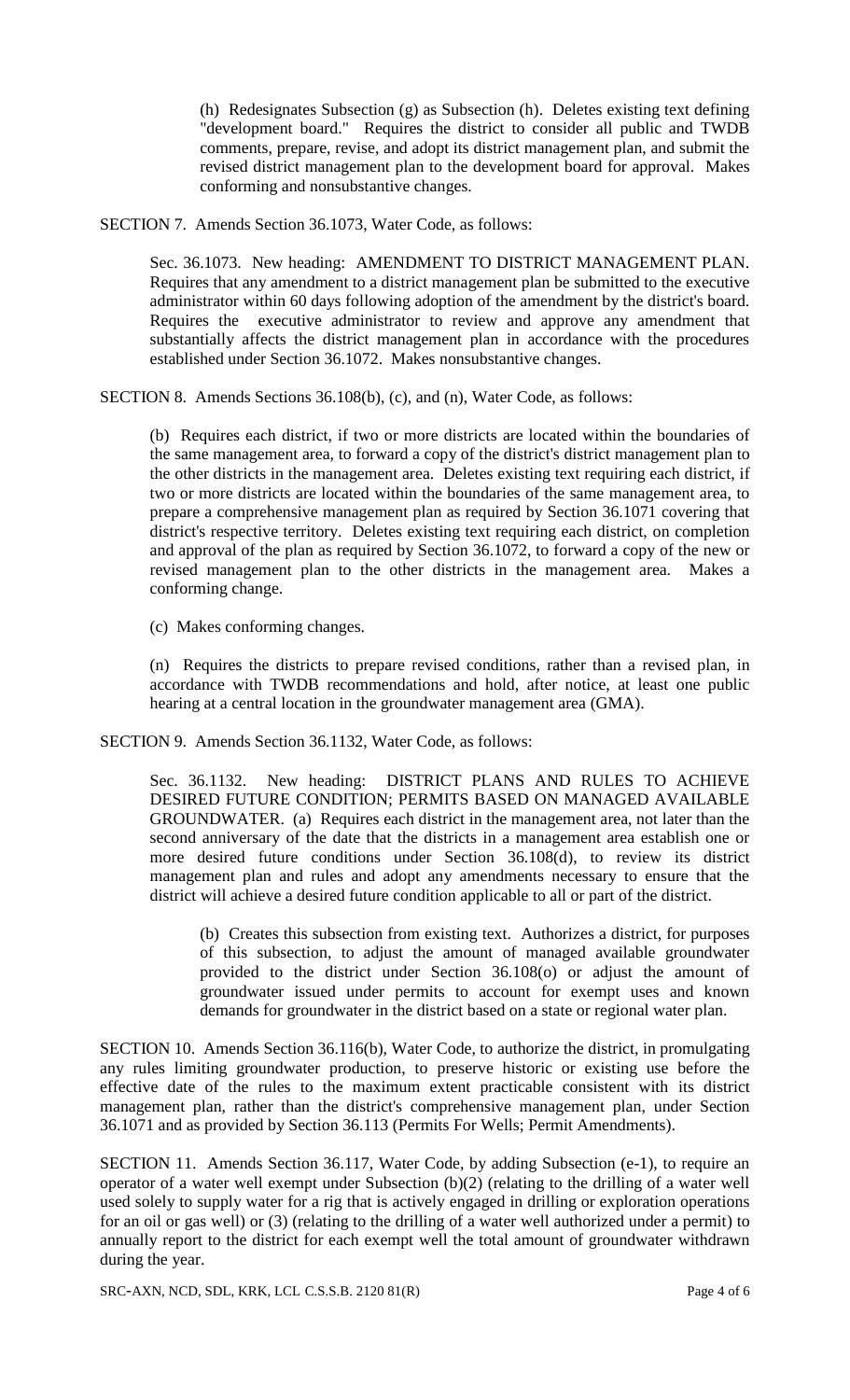#### SECTION 12. Amends Section 36.207, Water Code, as follows:

Sec. 36.207. New heading: USE OF PRODUCTION FEES AUTHORIZED BY SPECIAL LAW. (a) Authorizes a district to use funds obtained from production fees, rather than permit fees, collected pursuant to the special law governing the district for any purpose consistent with the district's district management plan, rather than certified water management plan, including, without limitation, making grants, loans, or contractual payments to achieve, facilitate, or expedite reductions in groundwater pumping or the development or distribution of alternative water supplies.

SECTION 13. Amends Section 36.301, Water Code, as follows:

Sec. 36.301. New heading: VIOLATIONS RELATED TO DISTRICT MANAGEMENT PLAN. Requires the Texas Natural Resources Conservation Commission (TNRCC) to take appropriate action under Section 36.303 if a district adopts or amends a rule in violation of Section 36.1071(f-1); a district, rather than TWDB, fails to submit a district management plan or to receive certification of the district management plan under Section 36.1072; a district fails to timely readopt the district management plan or to submit the readopted district management plan to the executive administrator for approval in accordance with Section 36.1072(f); the executive administrator determines that a readopted district management plan does not meet the requirements for approval, and the district has exhausted all appeals; or a district fails to submit or receive certification of an amendment to the district management plan under Section 36.1073, rather than requiring TNRCC to take appropriate action under Section 36.303 (Action by Commission). Makes a nonsubstantive change.

SECTION 14. Amends Section 36.3011, Water Code, to authorize TNRCC to take any action against a district it considers necessary in accordance with Section 36.303 if TNRCC finds that a district has failed to submit its district management plan to the executive administrator among other conditions.

SECTION 15. Amends Sections 36.302(c), Water Code, to require the state auditor to make a determination, in a review performed under Subsection (a), based on an analysis of a district's activities, of whether the district is actively engaged in achieving the objectives of the district management plan, rather than district's management plan, including a desired future condition established under Section 36.108(d) (relating to the requirement that districts consider information for the management area and establishing desired future conditions for the relevant aquifers within the management area) that is applicable to all or part of the district, rather than based on an analysis of the district's activities. Makes a nonsubstantive change.

SECTION 16. Amends Section 36.303(a), Water Code, to require TNRCC, if Section 36.108, 36.301, or 36.302(f) applies and if the state auditor has performed a review of the district under Section 36.302(a), after notice and hearing in accordance with Chapter 2001 (Administrative Procedure), Government Code, to take certain actions TNRCC considers appropriate.

SECTION 17. (a) Provides that Section 36.069, Water Code, as added by this Act, applies to a member of the board of directors of a district who qualifies for office and to a general manager of a district who begins employment with the district before, on, or after the effective date of this Act. Requires a person who is serving as a member of the board of directors or as a general manager of a district on the effective date of this Act to complete the first hour of training as required by Section 36.069, Water Code, as added by this Act, not later than September 1, 2010.

(b) Makes application of this Act prospective.

(c) Requires TWDB, as soon as practicable after the effective date of this Act, to adopt rules to implement Section 36.1072, Water Code, as amended by this Act.

(d) Provides that the first report under Subsection (e-1), Section 36.117, Water Code, as added by this Act, is due not later than September 1, 2010.